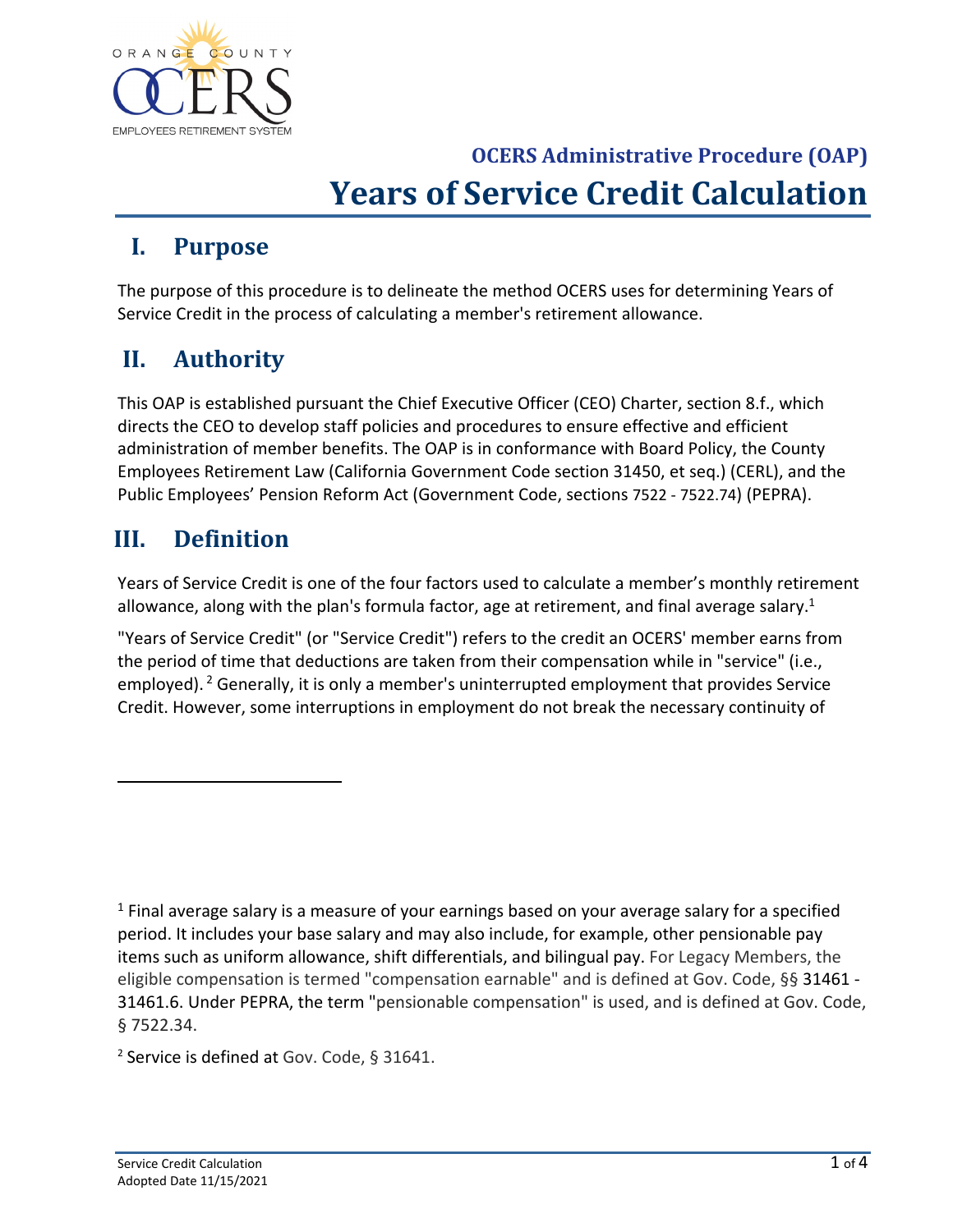

service.<sup>3</sup> One example is when a member goes on a leave of absence and is then reinstated or reemployed within one year from the end of the leave.

To measure Service Credit, OCERS converts the hours worked and those paid via paid time‐off (with associated contributions) into years. For example, one year of Service Credit is earned for each 2,080 hours paid in a year, i.e., 40 hours per week x 52 weeks in a year. Working on a part‐ time basis results in a proportionate amount of Service Credit. Thus, a member working 20 hours per week for a year would receive one half year of Service Credit. The amount of Service Credit cannot exceed one year in a 12‐month period.

### **IV. Application**

The retirement formula to determine the amount of a monthly benefit is based on a calculation of the percentage tied to the member's age at retirement known as the plan formula factor (e.g., 3% at age 50 or 2.7% at age 55), multiplied by Service Credit years, multiplied by the final average salary per pay period (FAS).



OCERS computes the number of Service Credit years using the total of the eligible hours worked (and those paid via paid time‐off) for all pay periods whose last day ends in the same calendar year. However, most of the time, pay periods do not align with the calendar, so a pay period may straddle the end of December and the beginning of January. For example, if a two-week pay period runs from December 20, 2019, through January 2, 2020, that pay period is deemed to occur in 2020, even though most of the days worked fell in 2019.

<sup>3</sup> See Gov. Code § 31642. "Continuity of service; designation of matters not breaking continuity"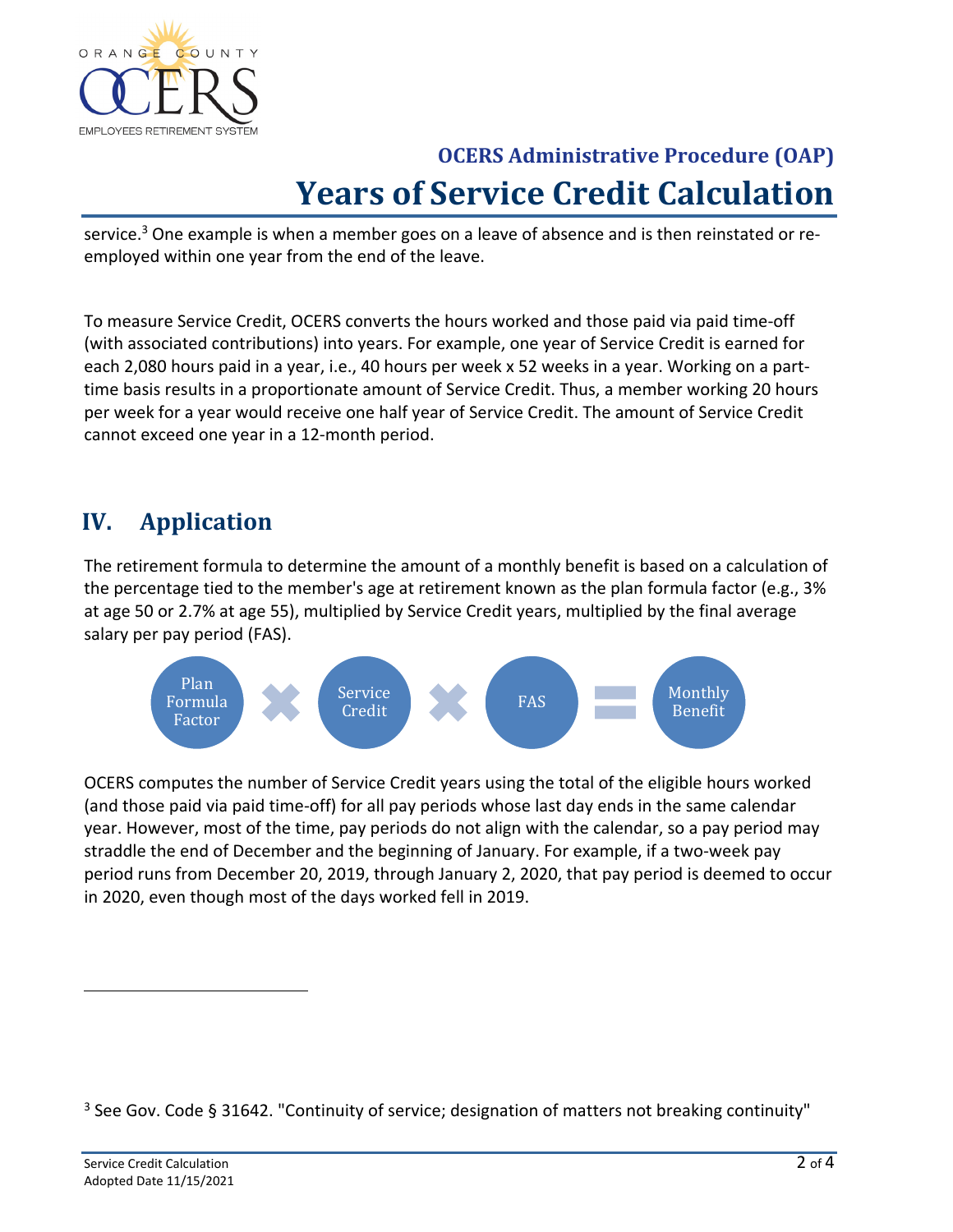

The majority of OCERS employers utilize a bi-weekly payroll system, usually with 26 pay periods of 80 hours each, adding up to 2,080 hours in a year. One full pay period then is 1/26<sup>th</sup> of a year or .03846 years. In that case, a member who works 26 consecutive pay periods is deemed to have earned one year of Service Credit (26 x .03846=1) (rounded to four decimals).

Occasionally, a calendar year will be made up of 27 pay periods instead of 26. That is because there are 365 days in a calendar year (or 366 during a leap year), and 26 fourteen‐day pay periods add up to only 364 days. 27 pay periods of 80 hours each equals 2,160 hours, rather than the 2,080 hours in 26.

To adjust for a year with 27 pay periods, OCERS applies the fraction of 1/27<sup>th</sup> of a year or .03704 (rounded to four decimals) years for each of those periods rather than the  $1/26<sup>th</sup>$  or .03846 years for those with 26 pay periods. Thus, a member will receive credit for either  $1/26^{th}$  or  $1/27^{th}$  of a year per pay period, depending on the year, with either resulting in no more than one year of Service Credit.<sup>4</sup>

The importance of the different fractions used in the calculation comes into play when a member's employment includes less than one full calendar year. For partial years, each pay period is multiplied by the appropriate fraction, .03846 or .03704 (1/26<sup>th</sup> or 1/27<sup>th</sup>) and converted to a 5decimal value on a per pay period basis (the annual and cumulative total are then rounded to 4 decimals). A hypothetical example of the process is as follows:

Member X retires at age 55 with 25 full calendar years of service. In addition, Member X worked for two partial years. The member started on July 1st of the initial year when they were hired and retired on January 31st of their last year. The initial year had 26 pay periods and the last year had 27 pay periods.

Member X's retirement formula is 2.7% at age 55, and their final average monthly salary was \$6,000.00.

<sup>4</sup> Special calculations are made for pay periods in which the member did not receive compensation for the full period. Also, note that the calculation for Years of Service Credit does not change for leap years.